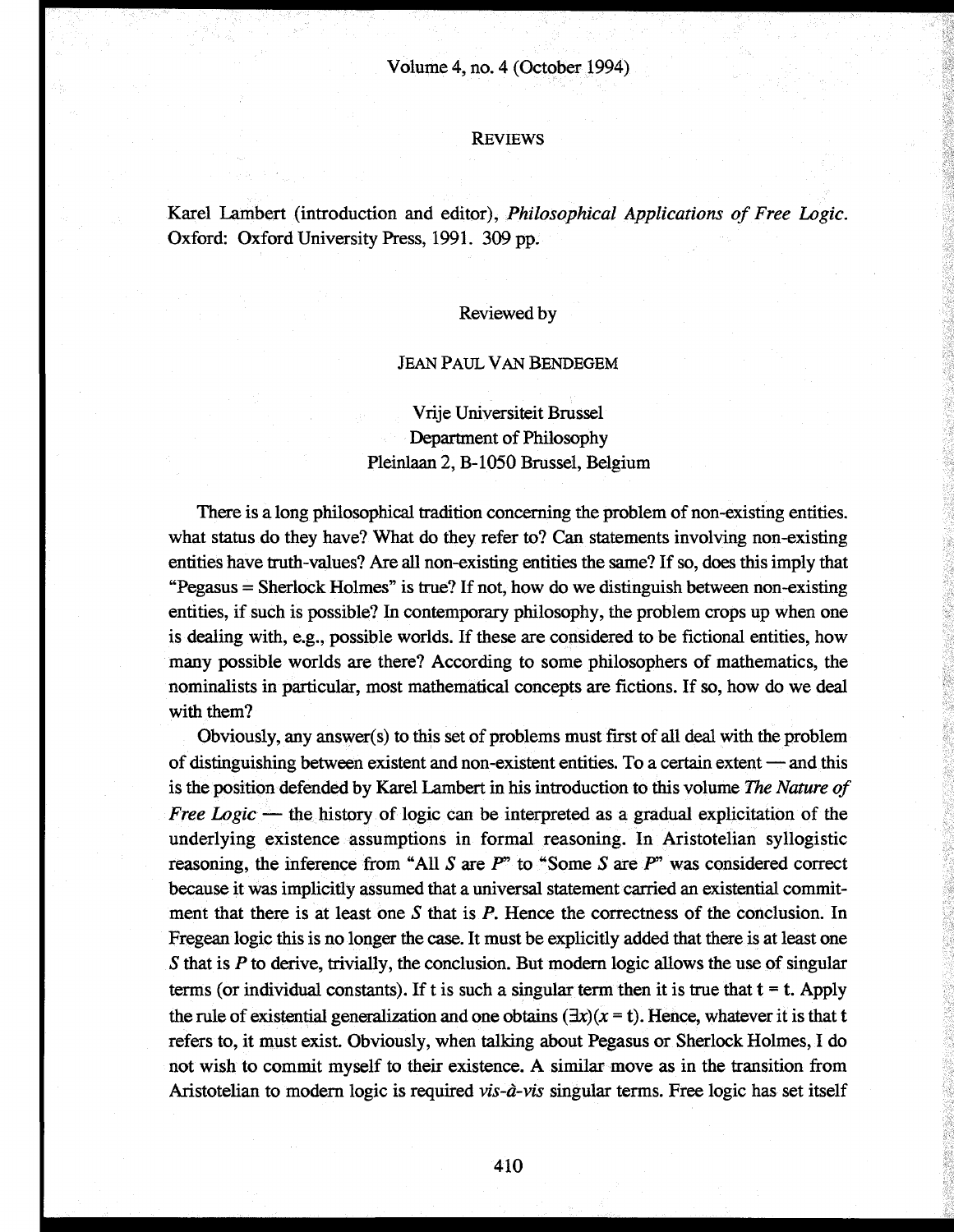this task. Or, in Lambert's terms: "Free logics are logics devoid of existence assumptions with respect to their terms..." (p. 3). What must be clear right from the start, is that free logic is not meant as an alternative to modern classical logic. Rather, it is a search for a minimal system, i.e., as far as existence assumptions are concerned. This justifies Lambert's claim that "the usefulness of free logic as a *neutral* instrument in much ontological argument thus seems assured" (p. 13; my emphasis).

Probably, most, if not all, philosophers and logicians are familiar with Russell-Quine's standard solution. Eliminate all singular terms from the language of logic through the use of definite descriptions. Thus the phrase, "The present king of France is bald," seems to refer to a non-existent entity that is named, but in Russell's transcription this reads as  $(\exists x)(Bx \& Kx \& (\forall y)(Ky \supset y = x))$ , where *B* is the predicate "is bald" and *K* is the predicate "is the present king of France". This is summarized as  $B((x)Kx)$ , where "i" is the famous Russellian iota-operator. Elegant though this solution may be, it does imply that our natural language use is lacking in precision and that, therefore, it needs to be reconstructed. It belongs to the category: Don't say ..., but say ... (Most) free logicians are not interested in this move. They take singular terms seriously and hence they face the question how to deal with them.

The first proposal dates back to 1956, more particularly the paper of H. S. Leonard, "The Logic of Existence," *(Philosophical Studies* 7, 49-64), followed by Jaakko Hintikka, "Existential Presuppositions and Existential Commitments" *(The Journal of Philosophy* 56 (1959), 125-137), Hugues Leblanc and Theodore Hailperin, "Nondesignating singular terms" *(Philosophical Review* 68 (1959), 129-136), Karel Lambert, "Existential Import Revisited" *(Notre Dame Journal of Formal Logic* 4 (1963), 133-144) and its sequels, Rolf Schock, "Contributions to Syntax, Semantics and the Philosophy of Science" *(Notre Dame Journal of Formal Logic* 5 (1964), 214-290), Bas С. van Fraassen, "The Completeness of Free Logic" *(Zeitschrift fur Mathematische Logik und Grundlagen der Mathematik* 12 (1966), 219-234) and Nino В. Cocchiarella, "A Logic of Possible and Actual Objects" *(Journal of Symbolic Logic* 31 (1966), 688-689; abstract). Since then a quite extensive literature has been developed, both on the technical-logical level and on the philosophical level. The book being reviewed here focuses on the latter though one third (under the heading "Logic and Language") is reserved for more technical studies.

For those interested in the formal and technical details, there is the superb overview in *The Handbook of Philosophical Logic* by Ermanno Bencivenga, "Free Logics" [D. Gabbay and F. Guenthner (eds.), *Volume III: Alternatives in Classical Logic* (Reidel, Dordrecht, 1986), 373-426]. Nevertheless, let me briefly present the details of two particular systems, FS1 and FS2 to have some idea of what free logic looks like. Actually, the plural form is better, for although there is agreement on the general desiderata for a free logic, there are divergences in choice of specific axioms and/or rules, leading to a diversity of non-equivalent free logics (as will be illustrated in the sequel). This should not amaze us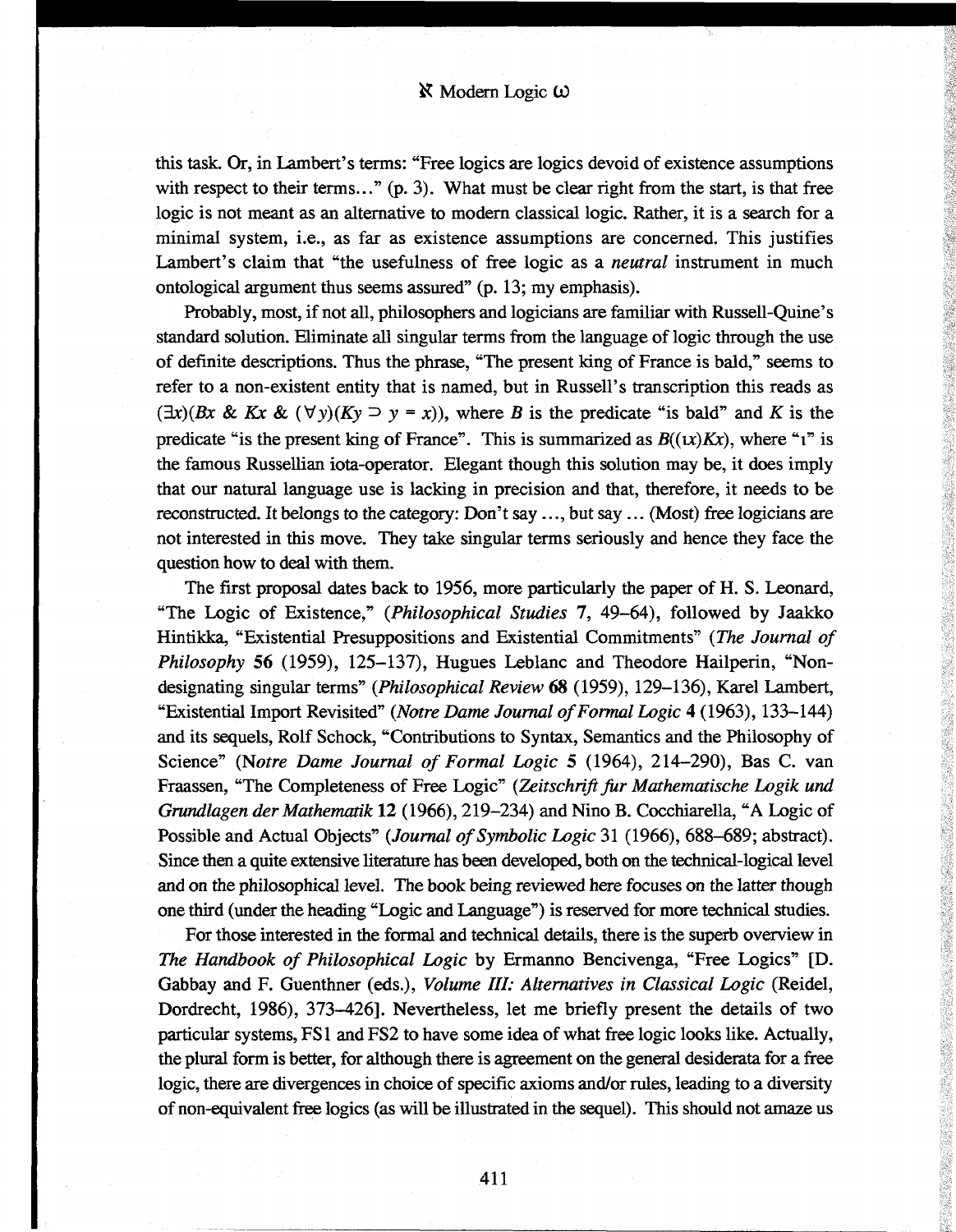for, after all, e have to rely on our basic intuitions concerning non-existent entities and we all know how treacherous these intuitions are. For that matter, do we have any intuition at all when we talk about "the round square"?

The formation rules for FS1 and FS2 are basically the formation rules for first-order predicate logic and most of the axioms will look familiar too:

- 1. All tautologies.
- 2.  $A \supset \forall xA$  where *x* does not occur free in *A*.
- 3.  $\forall X(A \supset B) \supset (\forall xA \supset \forall xB).$
- 4.  $\forall y (\forall x A \supseteq A(y/x)).$
- 5.  $\forall x \forall y A \supset \forall y \forall x A$ .
- 6.  $\forall x A(x \mid a)$  if A is an axiom where  $A(x \mid a)$  is the result of replacing a by x in A and *x* does not occur in A.
- 7.  $a = b \supset (A \supset A(b \mid a))$  where  $A(b \mid a)$  is the result of replacing a at one or more places in A by *b,* if any at all.

The only rule of inference is *modus ponens.*

What is obviously lacking in this axiom system in comparison with classical logic, is the axiom of universal instantiation:

$$
\forall x A \supseteq A(x \mid a).
$$

This is indeed not derivable, but the following is:

$$
\forall x A \supset (\exists x (x = a) \supset A(a \mid x)). \qquad (*)
$$

The expression  $\exists x(x = a)$  is often abbreviated to E!*a* so that the theorem reads:

$$
\forall x A \supset (\text{E}:a \supset A(a/x)).
$$

Thus, the existential conditions are indeed made explicit.

FS2 differs from FS1 in the following. E! is introduced as a primitive predicate, axiom 4 is replaced by (\*) and axiom 5 by axiom 5':  $\forall x \in \mathbb{R}$ . In full, this says:  $\forall x \exists y(y = x)$ . This may appear strange at first sight, for does it not say that, given any *x,* there exists something identical with it. It would, if one could deduce from 5' that  $\exists y(y = a)$ , but that is universal instantiation which is not allowed for.

My earlier remark on the origin of the multiplicity of free logics can be best illustrated by considering the semantics. A model *ffi* for a free logic will of course consist of a domain *D*, an assignment function f and a valuation function v,  $\mathfrak{M} = \langle D, f, v \rangle$ . The first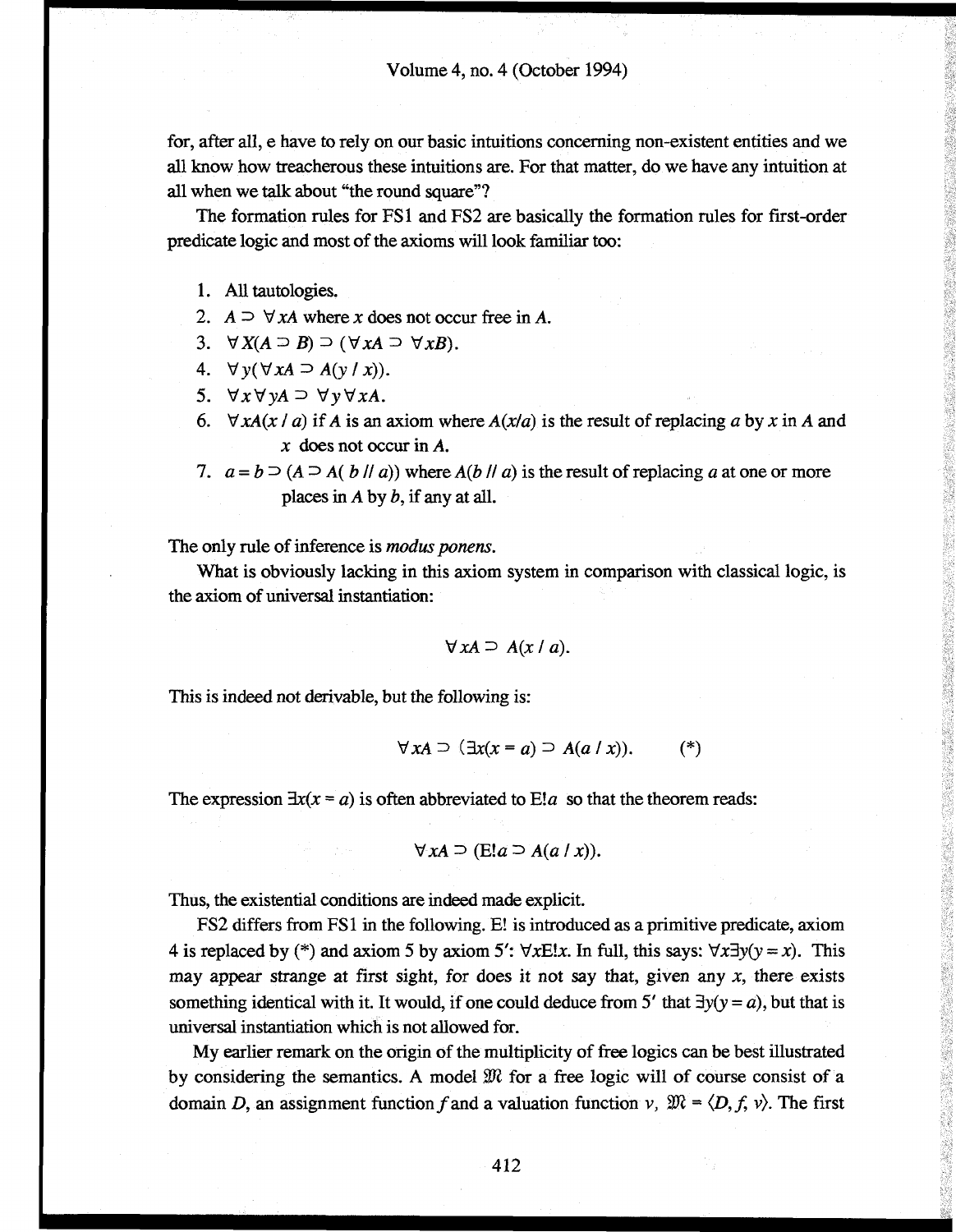choice to be made concerns *D.* Will it consist of just one type of entities — those that exist — and will it consider singular terms that do not refer, to actually refer to nothing? If so, the function f will not be total, for some terms will not correspond to an element  $d \in D$ . This Lambert calls the Russellian world picture. An alternative is to consider *D* as the disjoint union of two sets  $D_0$  and  $D_1$  such that  $D_0$  has all the existing entities and  $D_1$  all the non-existing ones. In this case  $f$  is a total function for every term now refers to something. This is appropriately called the Meinongian world picture. There is, however, a second choice to be made. If  $A(a)$  is a statement about a non-existing entity do we want that  $A(a)$ be true, false or without truth-value? Negative free logic has all these statements false, positive free logic allows for some of them to be true, and neuter free logic opts for no truth-value. The two systems considered above, FS1 and FS2, can be interpreted as positive free logics based on a Meinongian world picture. It is however sufficient to add the axiom  $A(a/x) \supseteq E!a$  (provided  $A(a/x)$  is atomic), to obtain a negative free logic based on a Russellian world picture.

Perhaps one is inclined to accept the idea of a positive free logic, because, after all, would we not want "Pegasus = Pegasus" to be a true statement. Surely. But, equally well, we understand the neuter position. Given a statement like "Sherlock Holmes was in love with Irene Adler (the woman)," a neutral position seems most appropriate (given, of course, that the Doyle stories do not allow an indisputable deduction on this point). Incidentally, the search for a semantics that would express this position has led to one of the most important — both technically and philosophically — techniques available in logic today, namely the method of supervaluations, developed by van Fraassen. But negative free logic seems a bizarre position. Well, it is not. Take the Russell-Quine position. Singular terms are to be replaced by definite descriptions. Fine, but as one can easily see, the statement, "The present king of France is bald," or " $(\exists x)(Bx \& Kx \& (\forall y)(Ky \supset y =$  $(x)$ )" must be false, as the existential quantifier is not satisfied. But so must "The present king of France is not bald" if this sentence is interpreted as " $(\exists x)(\neg Bx \& Kx \& (\forall y)(Ky \supseteq$  $y = x$ )<sup>\*</sup> (i.e., what Russell calls the primary occurrence of the description). Hence,  $\neg B((x)Kx)$  is equally false. In fact, on this account, all statements about non-existent entities will turn out false. Hence the obvious need for a negative free logic.

As said, from the technical and logical point of view, free logic is a very well developed field. Any decent handbook that claims to give an overview of modern logic must include a chapter on free logic (as, for example, *The Handbook* does). It is therefore a very welcome addition to the field to have this volume that brings together material to illustrate the applications, both technical and philosophical, of free logic. The sixteen essays, with the exception of the papers by James W. Garson, Nino B. Cocchiarella, and Peter M. Simons, have been published elsewhere before, but have been brought together here for the first time. The value of the book as a source of reference is without discussion.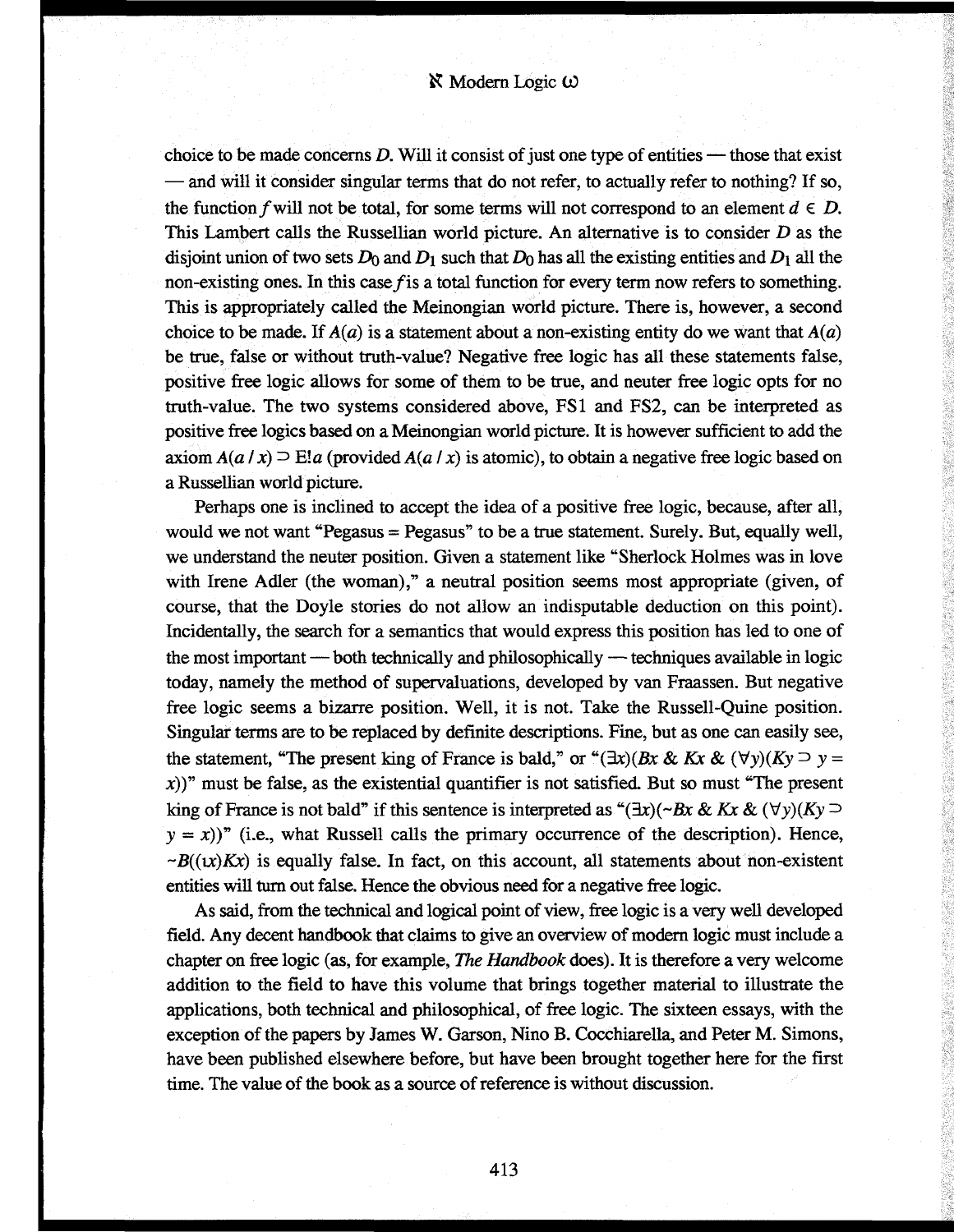Some of the contributions explore extensions of free logic. The basic free logic is on the same level as classical first-order predicate logic. Therefore, it is natural to ask what happens to extensions of classical logic, if the underlying logic is replaced by a free logic. This is done for set theory (Dana Scott, "Existence and Description in Formal Logic"), for quantified modal logic (James W. Garson, "Applications of Free Logic to Quantified Intensional Logic"), and for tense logic (Nino B. Cocchiarella, "Quantification, Time, and Necessity"). As the purpose of free logic is to make explicit any implicit existential commitments, there is no reason to restrict the "free-ing" process to classical logic. That it is worthwhile to do so is illustrated by Carl J. Posy's contribution, "A Free IPC is a Natural Logic: Strong Completeness for Some Intuitionistic Free Logics." I will not go into the details as far as these papers are concerned, but rather focus on the more philosophical ones.

Although the contents of the book are grouped in three major categories — the already mentioned "Logic and Language", "Knowledge and Truth", and "Metaphysics" — I found these too broad and I will therefore propose a fourfold classification.

The two contributions by Karel Lambert himself, "A Theory of Definite Descriptions" and "Predication and Ontological Commitment", stand somewhat apart. The first paper reexamines Russell's theory of definite descriptions. What happens if these are added to a free logic? In other words, what happens if an iota-operator is added? Does it solve the following intriguing problem within Russell's approach? A statement of the form  $B((x)Kx)$ , for any predicate B, will turn out to be false, but that implies that  $K((x)Kx)$  is false as well. This runs counter to our intuition for the last statement says "The present king of France has the property of being the present king of France". On the other hand, allowing  $K((x)Kx)$  to be true for any predicate leads to the description paradox: Simply take the predicate  $(\lambda x)(Ax \& \sim Ax)$ . Then the following should be true,

 $A((x)(Ax & \sim Ax)) \& A((x)(Ax & \sim Ax)),$ 

which is nothing but a clear contradiction. This is, of course, nothing but the round square, being a round square. In a free logic, however, the appropriate scheme is this:

$$
E!(x)Ax \supseteq A((x)Ax),
$$

and no problem arises. In addition, one can without fear of contradiction state this:

$$
(x)Ax = (x)Ax,
$$

an elegant solution indeed.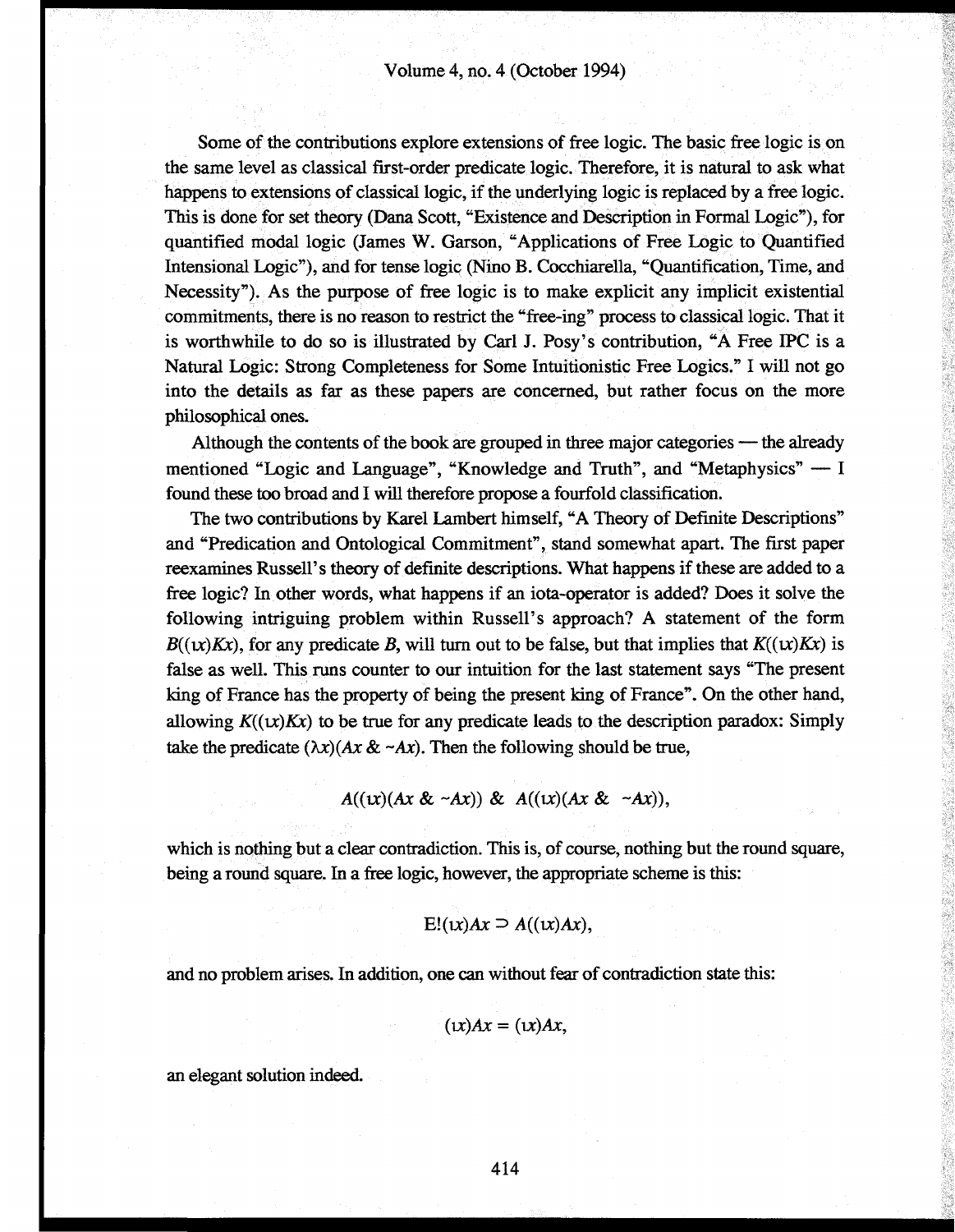# $\aleph$  Modern Logic  $\omega$

The second paper is a proposal to improve upon Quine. In his famous "On What There Is", Quine joined with Russell in the elimination of singular terms in favour of definite descriptions. According to Lambert, this was an unnecessary move. If instead of classical logic a free logic is used, singular terms can be allowed for, while retaining the properties that Quine finds essential to logic, namely, the principle of bivalence, the principle of extensionality (i.e., coextensive terms can be substituted *salva ventate),* and the principle of purely referential position to determine quantification in context (i.e., to quote the famous example, the transition from "Homer believed that Pegasus is a flying horse" to "There exists an x such that Homer believed that x is a flying horse" is not acceptable because Pegasus in the former sentence does not hold a purely referential position). This is unquestionably a considerable strengthening of Quine's position.

The second group of papers is the largest one. They all have to do with truth in one form or another. Ronald Scales', "A Russellian Approach to Truth", is closest to Lambert's work. In this paper, he solves the ambiguity that is inherent in Russell's approach concerning the present king of France. Are we supposed to read "The present king of France is not bald" as " $(\exists x)(\neg Bx \& Kx \& (\forall y)(Ky \supset y = x))$ " (the above mentioned primary occurrence) in which case it is false, or should we read it as  $\sqrt{2x}(Bx)$ *& Kx & (\fy)(Ky*  $\supset$  *y = x))*" in which case it is true (Russell's secondary occurrence). Relying on classes, Scales eliminates the ambiguity with the bonus that all such sentences have a truth-value.

The two papers by Bas С. van Fraassen, "Singular Terms, Truthvalue Gaps, and Free Logic" and "Presupposition, Implication, and Self-Reference," are both illustrations of his method of supervaluations. Consider once more Pegasus. "Pegasus is a flying horse" is a statement van Fraassen would like to give no truth value to. Equally so to the statement "Pegasus is not a flying horse." Nevertheless, he would like to see "Either Pegasus is a flying horse or Pegasus is not a flying horse" come out true, as this is simple instantiation of the law of excluded middle. The solution is this: Consider two classical models, i.e., models that satisfy all the requirements a classical logic imposes on a model. Then there will be a model  $\mathfrak{M}_1$  wherein v(Pegasus is a flying horse) = T (and thus its negation F) and a model  $\mathfrak{M}_2$  wherein v(Pegasus is a flying horse) = F (and thus its negation T). A supervaluation V is defined such that  $V(A) = T$  in case  $v(A) = T$  for all models;  $V(A) = F$  in case  $v(A) = F$  for all models,  $V(A)$  is undefined otherwise. It then follows that  $V(Pegasus is$ a flying horse) and V(Pegasus is not a flying horse) are undefined, but as the law of excluded middle holds in all models, we have that V(Either Pegasus is a flying horse or Pegasus is not a flying horse) = T. This technique is applied in the second paper to the problem of presuppositions with a direct application to the liar-paradox. Ermanno Bencivenga in his "Free Semantics" follows a similar route. Via the notion of a completion of a given domain (of existent objects) — which comes down to the assignment of denotations to the non-denoting terms — coupled with supervaluations, he arrives at a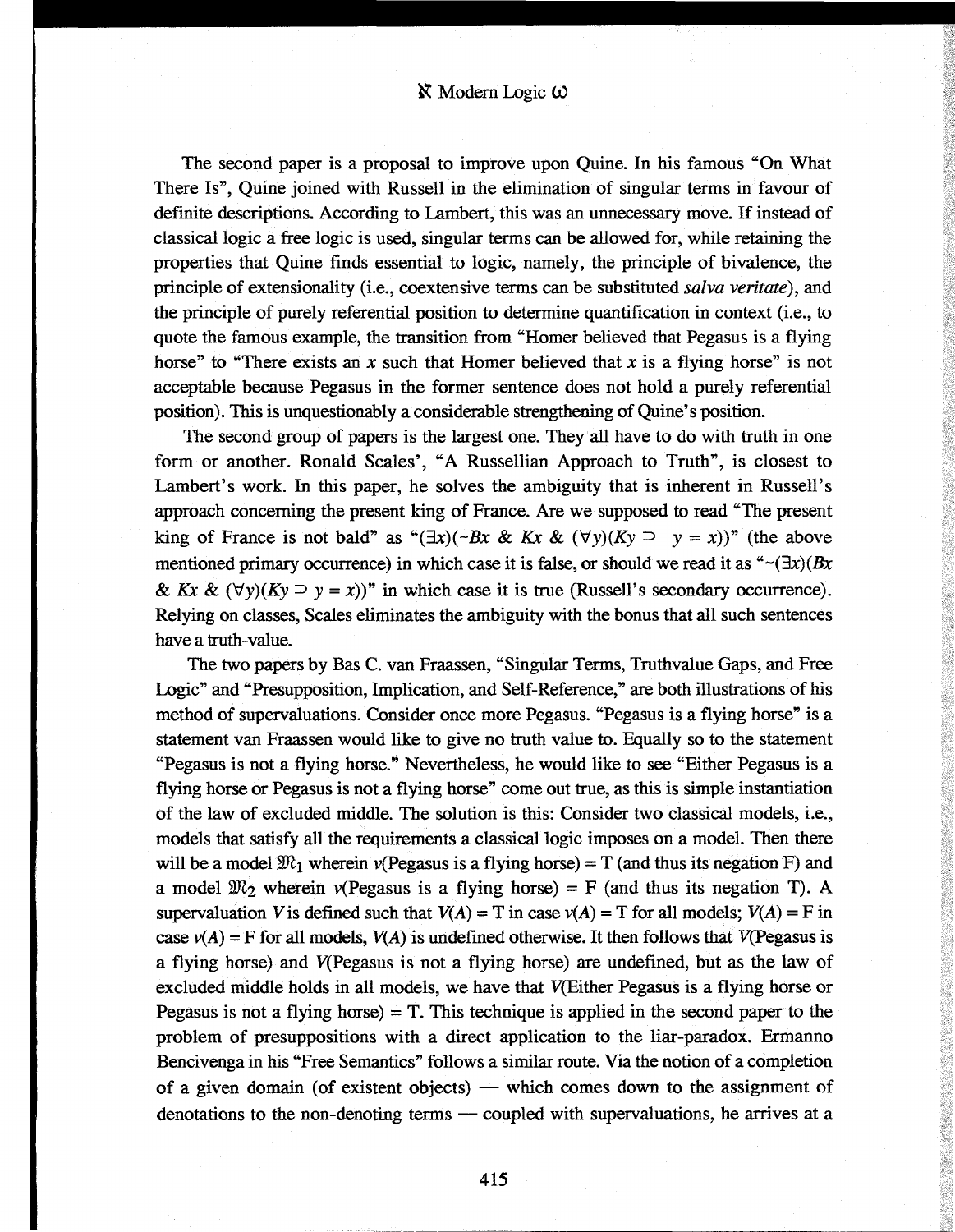semantics whereof "we can say that a sentence is true not only when it corresponds with reality (i.e., when it is *factually* true) but also when every "mental experiment" of a certain sort makes it true (which we can call its being *formally* true)" (p. 99). It must be remarked that, although the supervaluation approach originated within the framework of free logic, it has since become a quite general technique applicable, among other things, to the logic of questions and answers.

Tyler Bürge's "Truth and Singular Terms" is an attempt to narrow down possible axioms for free logics on the basis of the following criterion. If a theory of truth  $-$  in Burge's case via the concept of "model *a* satisfies A"— is developed for a particular logic, then it should be the case that "our truth theory and its underlying logic help clarify how with respect to singular terms we can use the language we use and in the same language believe in the world we believe in" (p. 201). Richard E. Grandy's "A Definition of Truth for Theories with Intensional Definite Description Operators" has a similar purpose. The object of the paper is "to explore the possibilities of developing a system that is sufficiently weak that the principle of extensionality is not valid, but that is sufficiently strong that a definition of truth is forthcoming" (p. 172). The outcome of this detailed study is that at least four different systems satisfy his requirements to which he adds the philosophical moral: "thus, it appears that we must either look for more criteria of correctness for a definition of truth or admit that the matter is highly relative" (p. 186).

I have refrained from giving any detailed criticism of this group of papers. The reason is quite simply that this cannot be done without discussing other theories of truth and see how they deal with non-existent entities (assuming they have something to say about the issue). Suffice it here to say that the free logic approach is an alternative one has to deal with in any such discussion. It is formally very well developed and there are many considerations that speak in its favour as these authors show.

For the third group, I have brought together two papers that can be considered as direct opposites. On the one hand, Peter M. Simons in his "Free Part-Whole Theory" develops a free mereology. Mereological theory is usually associated with a nominalistic framework. The founding father of the logical approach to mereology is Lesniewski, who was interested, as Simons says, "to provide a nominalistically acceptable alternative to set theory" (p. 289). On the other hand, Storrs McCall in "Abstract Individuals" goes the other way. What he proposes is "changing our basic theory of quantification from a logic of predicates to a logic of abstract individuals" (p. 231).

Simons notes that all "classical" mereological theories (referring to the theories of Lesniewski, Tarski, Leonard and Goodman) involve at least one non-existent, namely, a null element. But there is more. Consider:

 $\alpha x(Fx)$  (i.e., the sum of all x such that x is F) if nothing is F,

 $x \cdot y$  (i.e., the overlap of *x* and *y*) if *x* and *y* do not overlap,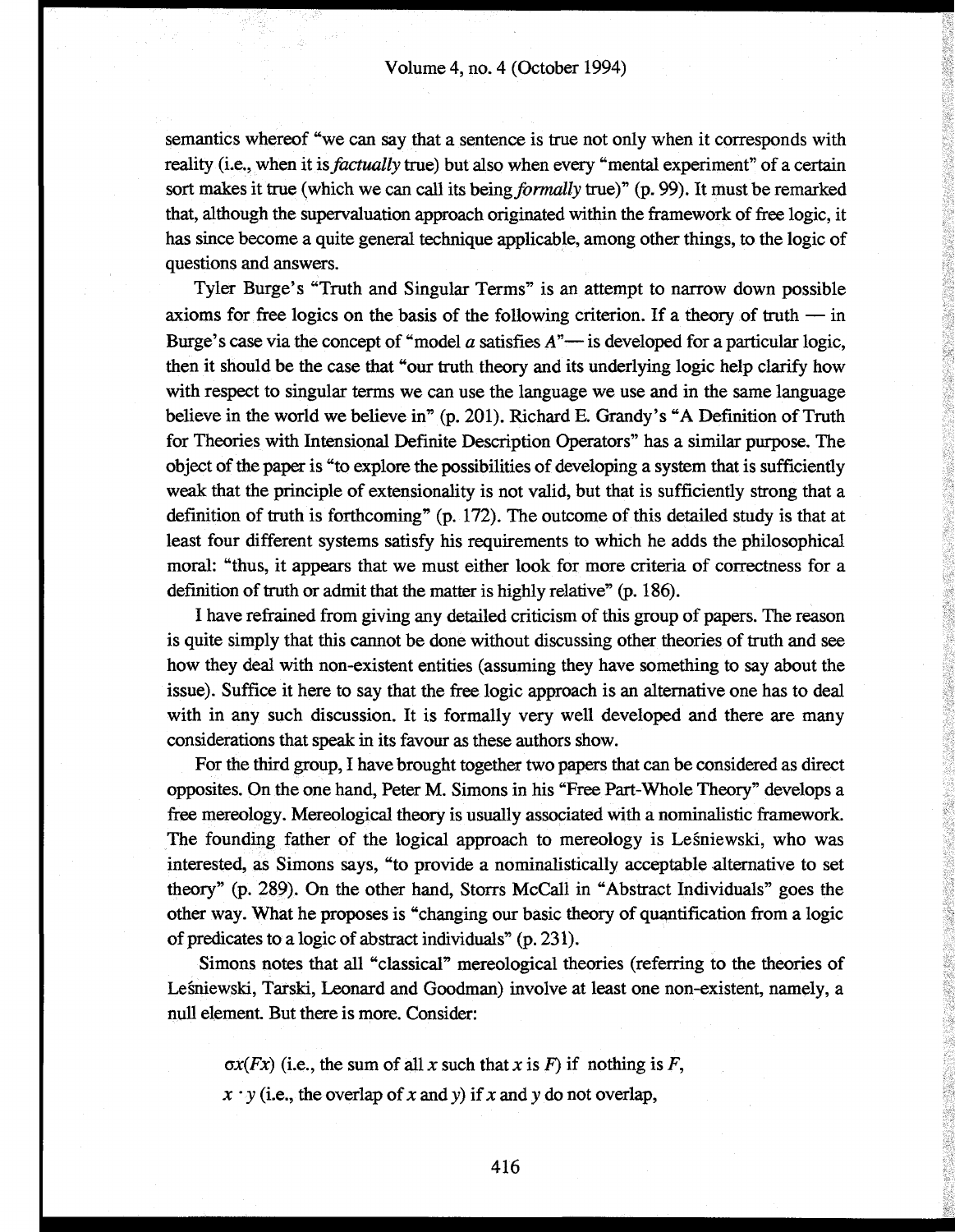$\pi x(Fx)$  (i.e., the product of all x such that x is F) if the Fs do not have any common part,

 $x \mid y$  (i.e., the mereological difference) if  $x \leq y$ .

All of these terms can possibly be empty. Thus, Simons argues, a free logic, as underlying logic for a mereology, is far better suited to the task. Doing so, opens up an interesting perspective. Consider the following principle:

$$
(\exists x(x = s) \& (s < t \lor t < s)) \supset \exists y(y = t),
$$

i.e., if *s* exists, and either *t* is part of *s* or *s* is a part of *t,* then *t* exists. In a free mereology, this principle can be rejected and the author argues that it should be. Take, e.g., the Aristotelian idea of an actual continuum having potential parts. An actual line *AC* can be divided in half by introducing the mid-point *B.* Thus the line has two potential parts *AB* and *ВС.* If these parts are considered to be non-existent, then which exists has parts that do not exist. "So (oddly) some sums of nonexistents are existents" (p. 297). Here is an alternative, I believe, that nominalists (such as the author of this review) should consider quite seriously to solve some of their eternal shortcomings and difficulties.

But, as Lambert said, free logic is, ontologically speaking, neutral, so it can just as well be applied to abstract entities. McCall proposes to read phrases such as "The color of her eyes" as stating that the abstract individual "color" is dependent on the individual substance "her eyes" in such a way that "we would say that there was such a thing if and only if the possessor of the thing in question were characterized in a certain specific way" (p. 230). In short, there is such a thing as the color of her eyes iff her eyes are colored. This leads to free logic in a quite obvious way. If Cx stands for "x is colored", and  $c(x)$  for "the color of x", then the classical predicate is related to the abstract individual as follows:

$$
Cx \text{ iff } (\exists y)(y = c(x)).
$$

But, in classical logic,  $x = x$  is an axiom. By existential generalization,  $(\exists y)(y = x)$ , substitute  $c(x)$  for x and it follows that  $Cx$  is a theorem. One might wonder why McCall is so interested in abstract individuals. He believes that arguments such as:

Women are beautiful.

What Considine seeks does not exist.

Therefore Considine does not seek the beauty of any woman.

are logically acceptable, and, hence, it is required that such individuals be dealt with. In his logic, this argument is neatly formalized, whereas a transcription in classical logic is indeed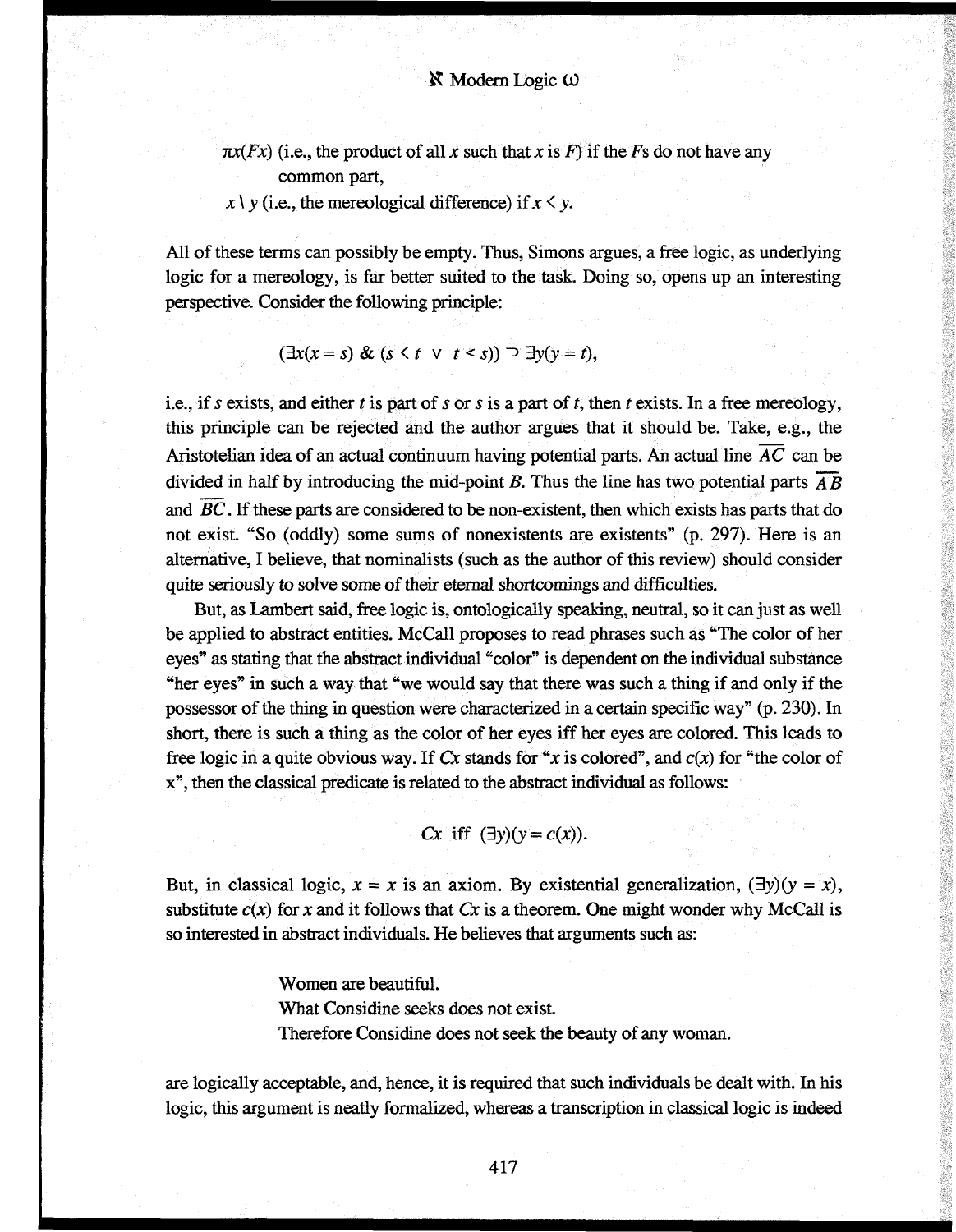very clumsy (as this reviewer has tried). But that is not the end of the story. The following argument:

> Harry is honest. Honesty is a virtue. Therefore one of Harry's virtues is honesty,

asks for an extension to express the second premise. But that is easier said than done; as McCall explicitly states: "The plethora of different logical principles, which hold or fail in different situations, ought to discourage any lighthearted attempt to axiomatize the logic of abstract individuals" (p. 239). I agree.

The last two papers are the most outspoken philosophical contributions to this volume. William E. Mann's "Definite Descriptions and the Ontological Argument" is easily summarized. Let *Gx* stand for "Nothing greater than *x* can be conceived." Then the following argument is valid in a Lambert type free

| $(P1) God = (x)$                                           | premise                        |
|------------------------------------------------------------|--------------------------------|
| $(P2) \sim \exists y(y = (1x) \ Gx) \supset \sim (G(x)Gx)$ | premise                        |
| $(P3)$ $(G(x)Gx)$                                          | premise                        |
| (1) $\exists y(y = (1x) \ Gx)$                             | modus tollens, $(P2)$ , $(P3)$ |
| $(2)$ $\exists y(y = God)$                                 | substitution                   |
|                                                            |                                |

In plain words: here is a formalization of Anselm's proof of the existence of God in a logic that is free of existence assumptions! I will resist a detailed analysis but limit myself to drawing the reader's attention to the following bizarre consequence of the above proof. First note that existence is considered a positive property, since *a* is greater than *b,* if, all other things being equal, *a* exists and *b* does not. Call *a* lesser then *b* if there is property, attributed to God, that *b* has and *a* does not, all other things being equal. Thus, if *a* exists and *b* does not, then *b* is lesser than *a.* Let *Lx* stand for "nothing lesser than *x* can be conceived." Then the following argument seems valid, if the one above is:

| $(P1) * = (x)Lx$                                       | premise                        |
|--------------------------------------------------------|--------------------------------|
| $(P2) \sim \exists y(y = (x)Lx) \supset \sim (L(x)Lx)$ | premise                        |
| (P3) $(L(x)Lx)$                                        | premise                        |
| (1) $- \exists y (y = (x) Lx)$                         | modus tollens, $(P2)$ , $(P3)$ |
| (2) $\sim \exists y(y = *)$                            | substitution                   |